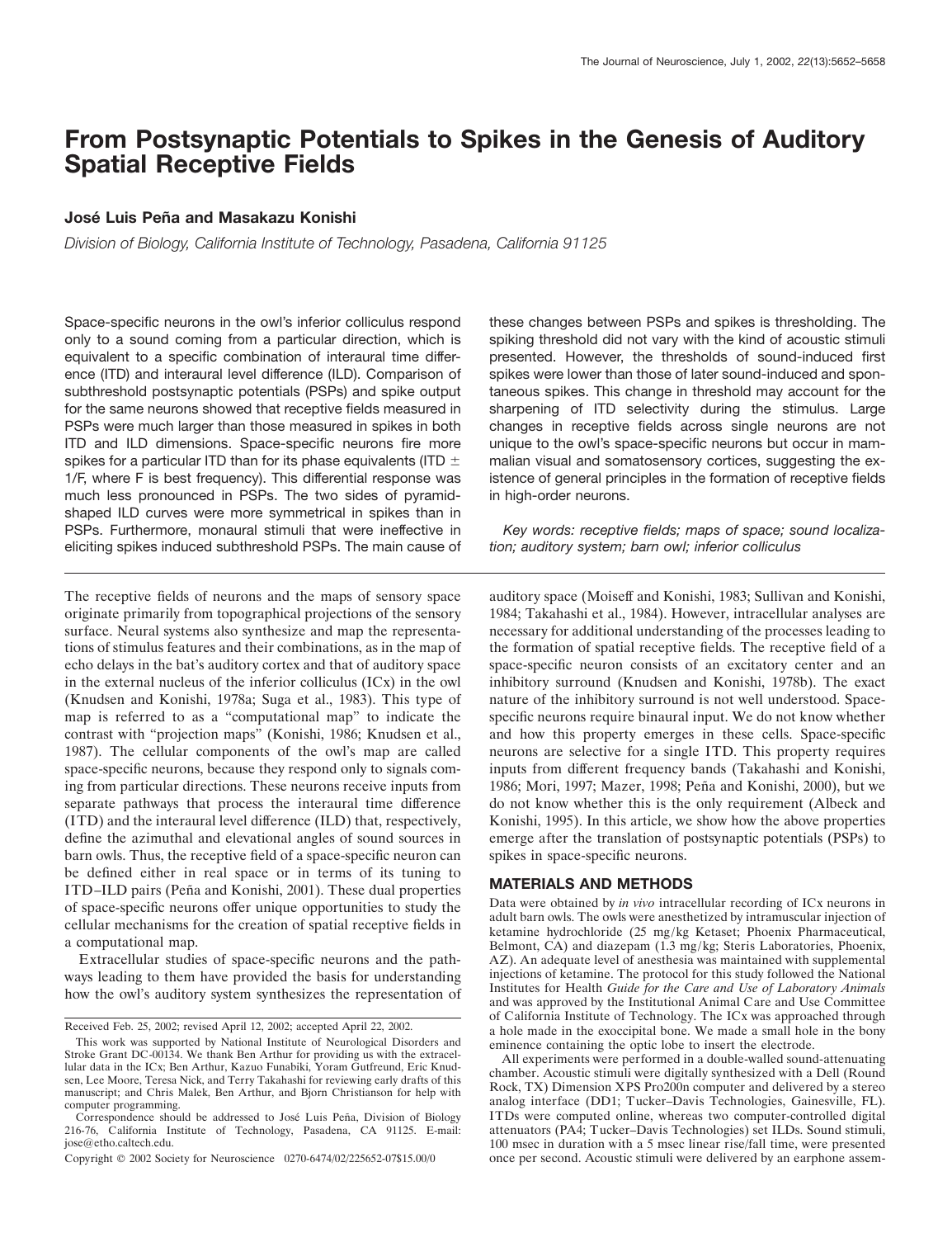bly consisting of a Knowles Electronics (Hasca, IL) ED-1914 receiver as a sound source, a Knowles BF-1743 damped coupling assembly for smoothing the frequency response of the receiver, and a calibrated Knowles 1939 microphone for monitoring sound pressure levels in the ear canal. The Knowles components were encased in an aluminum cylinder that was 7 mm in diameter and 8.1 mm in length. The cylinder was inserted into the ear, and the gaps between the earphone assembly and the ear canal were sealed with silicone impression material (Gold Velvet; All American Laboratories, Oklahoma City, OK). The calibration data contained the amplitudes and phase angles measured in steps of 100 Hz. Irregularities in the frequency response of each earphone were automatically smoothed by the computer from 2 to12 kHz.

Sharp borosilicate glass electrodes filled with 2 M potassium acetate and 4% neurobiotin were used for intracellular recording of spacespecific neurons. Analog signals were amplified (Axoclamp 2A; Axon Instruments, Foster City, CA) and stored in the computer. We identified ICx neurons by labeling their axons, which project to the optic tectum. The tracer neurobiotin was injected by iontophoresis (3 nA positive, 300 msec current steps; three per second for 5–30 min). After the experiment, the owls were overdosed with Nembutal and perfused with 2% paraformaldehyde. Brain tissue was cut in  $60$ - $\mu$ m-thick sections and processed according to standard protocols (Kita and Armstrong, 1991).

We computed the median of membrane potentials during the first 50 msec of the response to sound (Peña and Konishi, 2001). We then calculated mean membrane potentials by averaging median potentials over five stimulus presentations. Mean resting potentials are the means of median membrane potentials averaged over all trials within a period of 100 msec before each stimulus onset. ITD and intensity response curves of PSPs were made by custom software written in Matlab 6 (MathWorks, Natick, MA).

The width of ITD and ILD curves differed between spike and membrane potential data. We used two different criteria for the sharpness of these curves. One was the width at half-height (50% of the difference between the maximal and minimal responses measured in spikes or PSPs). The other was a tuning ratio,  $(R_{\text{max}} - R_{\text{min}})/\text{sum}(R_i - R_{\text{min}})$ .  $R_{\text{max}}$ is the mean maximal spike rate or maximal membrane depolarization, corresponding to the main ITD peak and ILD peak, and  $R_{\text{min}}$  is the mean minimal spike rate or the mean maximal hyperpolarization, corresponding to the trough next to the main ITD peak and the bottom of pyramid-shaped ILD curves.  $R_i$  is the mean spike rate or membrane potential for the sampled ITD or ILD.

The symmetry of ILD curves differed between spike and membrane data. We represent the degree of symmetry by  $\text{sum}(R_{\text{contra}} - R_{\text{ipsi}})^2$ , which compares the area below the curve between the two sides of the peak.  $R_{\text{contra}}$  and  $R_{\text{ipsi}}$  are the mean spike rates or membrane potentials at the same ILD intervals for the contralateral and ipsilateral sides of the peak. The number of spikes and membrane potential values were normalized to the maximal-to-minimal range. Neurons with a best ILD that was within  $\pm 10$  dB were used for this analysis.

The spiking threshold was automatically measured by a modified version of the method used by Azouz and Gray (1999). The threshold corresponded to the membrane potential at the onset of the spike at which the first derivative (dV/dt) was equal to a fraction of its maximum. The fraction of the first derivative that we chose was 0.1 after visual inspection of the computed threshold for a range of fractions from 0 to 0.3 in spikes of all the neurons. Spikes were detected by a minimum first derivative of 72 mV/msec together with a positive second derivative. This double requirement made the algorithm robust in detecting only spikes and avoiding smaller and fast membrane potential deflections. The data were interpolated at five times the original sampling rate (24 kHz). Thresholds were normalized to the difference from resting potential for each neuron. Mean spike rates were derived from five repetitions of each stimulus. Spontaneous spike rates were measured during the 100 msec period before the stimulus onset.

The rate of depolarization preceding spikes was computed as the mean of the first derivative during the 2 msec period before the beginning of the spike. Spike thresholds and depolarization rates were better correlated during this period than during later periods. Only the spikes that were not preceded by other spikes in the previous 10 msec interval were included. A minimum of 10 events was used to calculate the mean rate of depolarization for spontaneous spikes.

#### **RESULTS**

The data came from intracellular recordings of 75 neurons in the external nucleus of the ICx in 24 owls. We used neurobiotin to



*Figure 1.* ITD and ILD tuning. ICx neurons are tuned to combinations of ITD and ILD. The ITD (*a*) or ILD (*b*) curve of a neuron is obtained by presenting different values of one cue while the most favorable value of the other cue is held constant. Sample intracellular traces show how the same neuron responded to different combinations of ITD and ILD. Values of ITD and ILD are shown *above* each trace. Error bars indicate SEM over five trials of each stimulus. Calibration: 10 mV, 50 msec.

label 25 of the 75 neurons to determine the sites of their axon terminals. We could trace the axons to the optic tectum in 15 of the 25 labeled neurons, indicating that they are ICx cells. All 75 neurons responded selectively to combinations of ITD and ILD. This and other physiological properties, such as broad frequency tuning and a preference for a particular ITD, showed that all of these neurons belong to the ICx. Mean impulse rates or amplitudes of PSPs plotted against ITD and ILD are referred to as ITD and ILD curves, respectively (Fig. 1). In making an ITD or an ILD curve, we paired the best ILD with all sample ITDs that varied in steps of 30  $\mu$ sec and the best ITD with all sample ILDs that varied in steps of 5 dB, respectively.

We selected neurons according to the following set of criteria: the stability of recording during the period of data acquisition (which varied from 15 min to  $>1$  hr), resting potentials of more than -50 mV (mean resting membrane potential of the 75 neurons was  $-67.6 \pm 9.3$  mV), and action potential amplitudes of  $>40$  mV from threshold (Fig. 1). We also compared the firing rate of the neurons used in this study with data from 95 extracellularly recorded ICx neurons (courtesy of Ben Arthur, California Institute of Technology, Pasadena, CA). The mean spontaneous rate of the extracellularly recorded neurons ( $2.2 \pm 3.3$  spikes/sec) was not significantly different from that of the intracellularly recorded neurons (3.1  $\pm$  6.7 spikes/sec). The width of the main ITD peak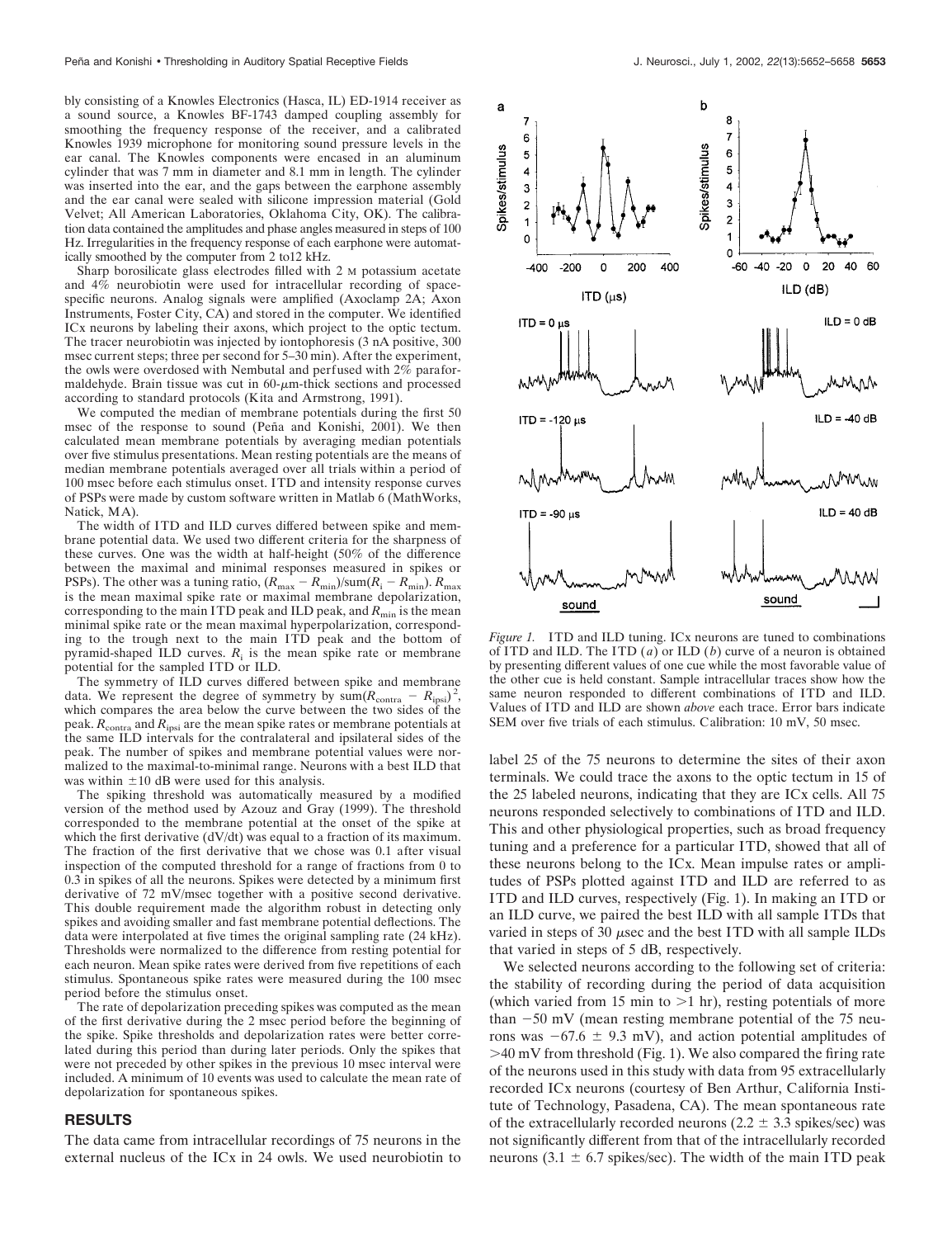

*Figure 2.* Transformations in auditory spatial receptive fields. Receptive fields measured by spiking rate showed either a single tall peak (*b*) or one tall (main) peak plus smaller side peaks, as in most neurons (*a*). However, the receptive fields (*brown* surfaces) measured in subthreshold PSPs had multiple peaks of similar amplitude surrounded by areas of hyperpolarization below the resting potential (*blue* surfaces) (*c, d*). This difference is partly because of a mechanism that converts small differences in membrane potentials to large changes in spike rates ( *e*). In addition, thresholding ( *green* surface represents mean spike threshold measured from membrane potential records) greatly contributes to the isolation of the main peak from other peaks (*f*). Data in each *row* came from the same neuron.

of the extracellularly recorded neurons (55.3  $\pm$  14.5  $\mu$ sec) was slightly but significantly broader than that of the intracellularly recorded neurons  $(50.8 \pm 8.18 \mu \text{sec}; t \text{ test}; p = 0.020)$ . The widths of ILD curves in the extracellular data (19.0  $\pm$  8.1 dB) and intracellular data (21.1  $\pm$  9.2 dB) were not significantly different. Also, the temporal pattern of discharge as judged by peristimulus time histograms was not different between the two groups (data not shown). These comparisons show that intracellular recording did not significantly alter the response properties of ICx neurons.

Plots of membrane potential as a function of ITD and ILD usually show peaks of depolarization surrounded by areas of subthreshold membrane potentials, including IPSPs (Fig. 2). All of the neurons we studied showed this phenomenon, which is basically consistent with the excitatory center and inhibitory surround organization of receptive fields found in an extracellular free-field study (Knudsen and Konishi, 1978b). Note the differences in the receptive field size and structure between spike rate and membrane potential data (Fig. 2, *a* vs *c* and *b* vs *d*). Below, we elaborate on these differences for the ITD and ILD aspects of receptive fields separately.

# **Tuning to ITD**

Space-specific neurons respond to an ITDi (i stands for frequency independent) and its phase equivalents, ITDi  $\pm$  T, where T is the inverse of their best frequency (BF) (T =  $1/BF$ ). This relationship means that neurons can have more than one ITD peak. When the stimulus is broadband, the spike output of space-specific neurons usually shows a tall main peak at ITDi and shorter or no "side peaks" at ITDi  $\pm$  T. In contrast, plots of membrane potential and ITD showed multiple peaks in which the main peak was only slightly higher than the side peaks. These differences between subthreshold and spike data are attributable to thresholding. The

spiking threshold may be just below the tip of the main peak but above those of the side peaks to produce an ITD curve with one peak, as in the example shown in Figure 2*b*. When the threshold is well below the tip of the main peak and slightly below the tips of the side peaks, an ITD curve with a large main peak and smaller side peaks results, as in most neurons (Fig. 2*a*).

Along the ITD axis, a large trough occurred on both sides of the main peak (Fig. 3*a*). The ITDs that caused these deep troughs were half-period (1/2T) from ITDi. For example, if a neuron with best frequency of 5 kHz (i.e., period  $= 200 \mu \text{sec}$ ) has its main ITD peak at 30  $\mu$ sec, representing a contralateral site, a deep trough occurs at 130  $\mu$ sec (= 30 + 100) on the same side and at  $-70 \mu \text{sec}$  (= 30 – 100) on the other side. When the stimulus was a broadband noise, combinations of ITDi  $\pm$  1/2T with any ILD induced IPSPs. In contrast, combinations of ITDs corresponding to the outside troughs of the first side peaks (i.e., ITDi  $\pm$  1.5T) and the best ILD did not induce hyperpolarization with broadband signals.

The ITD tuning of subthreshold potentials was broader than that of spike rates. The tuning to ITD can be represented by either the width of the main peak at half-height or the ratio between the response to best ITD and the response to all sampled ITDs under the tuning curve (tuning ratio; see Materials and Methods). Whereas the width measures the tuning of a restricted area around the best ITD, the tuning ratio includes all responses under the curve. Here, a large width and a small ratio mean broad tuning. The main ITD peak was significantly broader for PSPs  $(75.17 \pm 17.12 \mu sec)$  than for the spike rate  $(50.82 \pm 8.18 \mu sec;$ paired *t* test;  $p < 0.0001$ ) (Fig. 4*a*). Similarly, the tuning ratio was significantly smaller for PSPs ( $0.09 \pm 0.02$ ) than for the spike rate  $(0.23 \pm 0.17;$  paired *t* test;  $p < 0.0001$ ) (Fig. 4*b*).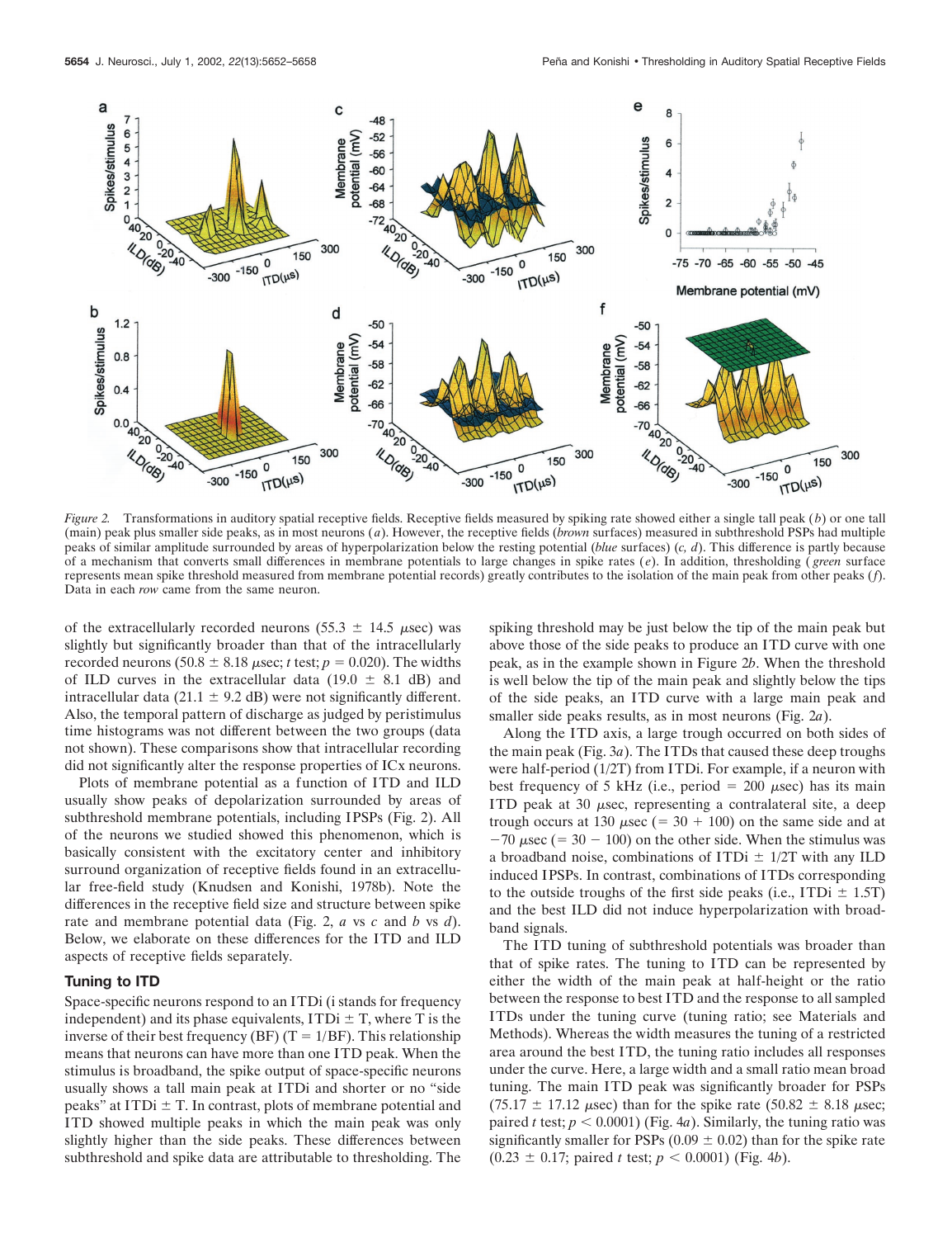

*Figure 3.* Changes in ITD and ILD tuning. *a*, ITD curves of spike rates show one large main peak in spike rate (*top*), whereas PSPs show side peaks and areas of hyperpolarization flanking the main peak (*bottom*). *b*, ILD curves are narrow and pyramid-shaped in spike rate (*top*) and broader in PSPs (*bottom*) for the same neuron. Error bars indicate SEM. *Dotted lines* represent the mean spontaneous discharge or mean resting potential.



*Figure 4.* Sharpening of ITD and ILD tuning. This figure shows, for each neuron, the ITD and ILD tuning width and tuning ratio measured in PSPs and spike rates. *a*, The width of the main peak of ITD ( *filled circles*) and ILD (*open circles*) tuning curves is narrower in spike rates than in PSPs. *b*, For both ITD ( *filled circles*) and ILD (*open circles*), the tuning ratio in spike rates is significantly larger (i.e., narrower tuning) than in PSPs. The *dashed line* in each *panel* would result if the tuning width or ratio were the same for spike rates and PSPs.

# **Tuning to ILD**

All of the space-specific neurons of this sample had pyramidshaped ILD curves in terms of spike rates. The ILD tuning curves of subthreshold potentials were much broader than those of spike rates (Fig. 3*b*). ILD curves were significantly broader for PSPs  $(38.65 \pm 10.07 \text{ dB})$  than for spikes  $(21.10 \pm 9.24 \text{ dB})$ ; paired *t* test;  $p < 0.0001$ ) (Fig. 4*a*). Similarly, the tuning ratios of ILD curves were significantly smaller for PSPs  $(0.12 \pm 0.02)$  than for spike rates (0.26  $\pm$  0.18; paired *t* test;  $p < 0.0001$ ) (Fig. 4*b*). This difference was attributable partly to thresholding, which takes only the top portion of ILD-tuned PSPs. Another nonlinear process contributes to the difference in tuning ratios by converting

small differences in suprathreshold membrane potentials into large changes in the firing rate (Fig. 2*e,f*).

Another conspicuous difference between subthreshold and spike data concerns the symmetry of ILD curves. In 32 of 55 neurons, ILD curves of PSPs were pyramid-shaped. In these neurons, large ILDs paired with any ITD induced IPSPs on both sides of the pyramid. For example, either  $+40$  dB ( $+$  means louder in contralateral ear) or -40 dB (louder in ipsilateral ear) paired with any ITD induced IPSPs (the segment of the pyramid extending below the resting membrane potential) (Fig. 3*b*). In the remaining 23 neurons, ILD curves for PSPs were not completely pyramid-shaped but were asymmetrical, with one slope of the pyramid being less steep than the other. When one side of the ILD curves was more depolarized, a large ILD favoring that side (i.e., louder), paired with any ITD, depolarized the neuron to a subthreshold level, whereas a large ILD favoring the other side, paired with any ITD, hyperpolarized the cell (Fig. 5*b*). Asymmetrical slopes were independent of the sign of ILD (louder or weaker in one ear) and occurred on either the ipsilateral  $(n = 11)$ or contralateral  $(n = 12)$  side of the recording site. In contrast to the ILD curves of subthreshold potentials, those of spikes in our sample showed little asymmetry (Fig. 5*a*). The symmetry of ILD curves was quantified by comparing the difference in area below each side of the peak (see Materials and Methods). ILD curves for PSPs showed a significantly larger degree of asymmetry than those for spikes (paired *t* test;  $p < 0.0001$ ) (Fig. 5*c*). Thus, the spiking threshold tended to be above the shoulder of the less steep slope of the curves.

#### **Translation from membrane potential to spikes**

Thresholding appears to play a major role in the formation of receptive fields. To determine whether the spiking threshold changes for different kinds of stimuli, we measured the spiking threshold during acoustic signals that evoked PSPs of different amplitudes. We measured the spiking threshold in all 75 neurons (Fig. 6*a*). The mean threshold of the first spike (onset spike) after the stimulus onset was  $-53.5 \pm 10.4$  mV. Changes in threshold to more depolarized or hyperpolarized levels are defined as threshold increases and decreases, respectively. The spike threshold varies with slowly changing membrane potential. To compensate for this variation in threshold, we subtracted individual thresholds from the resting potential for each neuron (Fig. 6*c*). The mean threshold could increase in each neuron by as much as 10 mV when the discharge rate increased. The threshold of spiking increased as interspike intervals decreased and increased with the number of preceding spikes during evoked responses (data not shown). The threshold of the onset spike was significantly lower than the rest (paired *t* test;  $p < 0.004$ ). A reduction in the available number of sodium channels may be the cause of these phenomena through voltage-dependent inactivation.

The stimulus-induced first spike showed a lower threshold than both the spikes that followed it and spontaneous spikes (Fig. 6*a*, *arrow*). The difference between the mean threshold of the onset spike and of spontaneous spikes was statistically significant in the group of neurons that showed measurable spontaneous activity  $(n = 52; \text{ paired } t \text{ test}; p < 0.0001).$ 

The spike threshold was inversely correlated with the preceding rate of membrane depolarization (Fig. 6*b*). For a subset of 20 neurons with firing rates exceeding one spike per stimulus and with spontaneous discharge, we normalized both the thresholds and the preceding depolarization rate so that we could compare different neurons. Higher thresholds (the difference between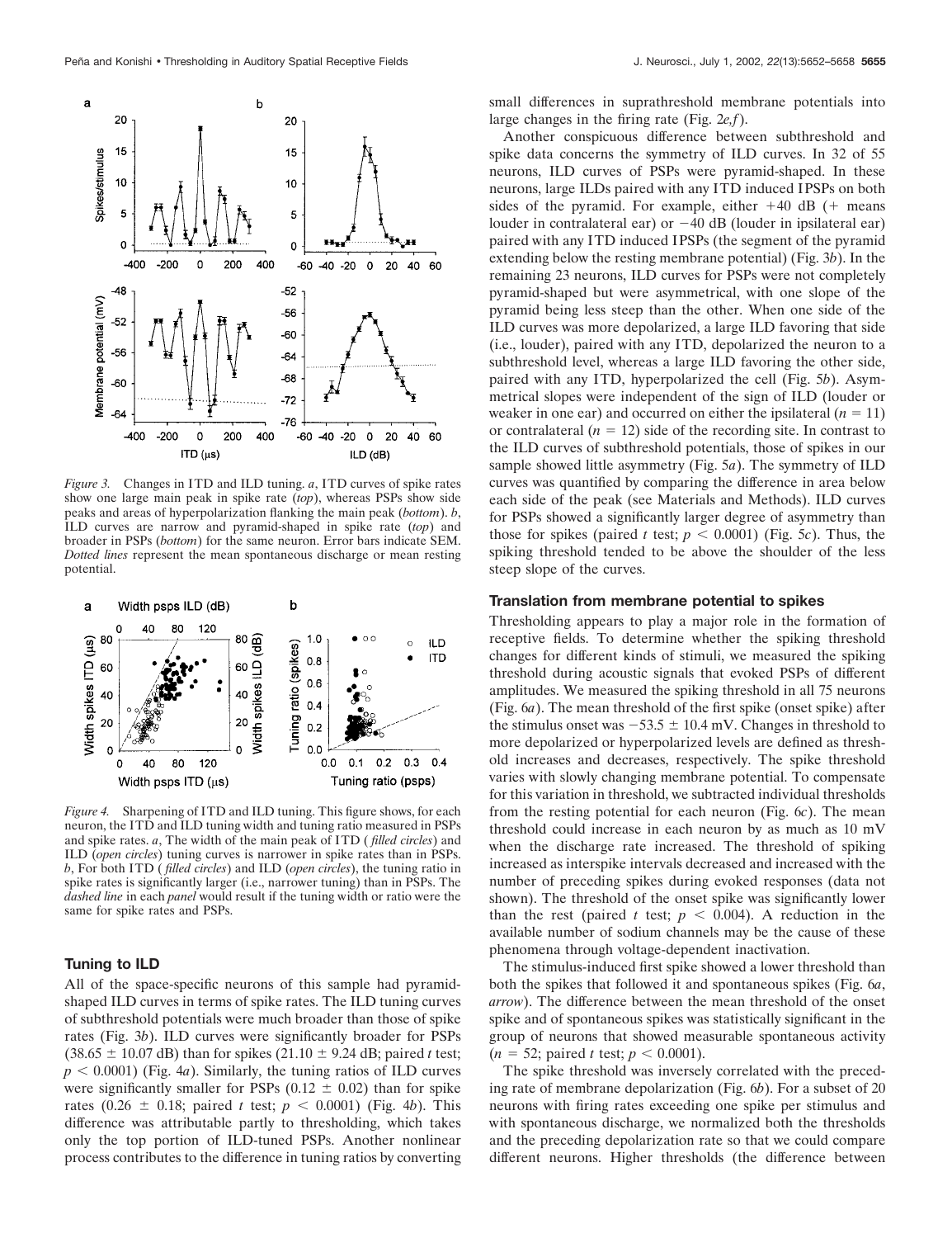

*Figure 5.* Symmetry and asymmetry in ILD curves. ILD curves measured in spikes (*a*) tend to be more symmetrical than their respective PSP curves (*b*). Error bars indicate SEM. *Dotted lines* represent the mean spontaneous discharge or mean resting potential. *c*, Distribution of symmetry indices for spikes and PSPs.



*Figure 6.* Spiking threshold. *a*, Automatic computation of thresholds in four overlaid traces from a single neuron. *Circles* indicate the threshold for each spike. The *arrowhead* indicates the onset spikes in the response induced by sound. The thresholds of all onset spikes fall below the mean threshold of spontaneous spikes (*solid line*). Sound stimulation starts at 100 msec. *b*, Plot of the spike threshold versus the rate of depolarization (dVm/dt) of the same neuron as in *a*. The threshold is lower when the rate of the preceding depolarization is steeper. *c*, The rate of depolarization is inversely correlated with the spike threshold in a subset of 20 neurons. The threshold decreases (moves closer to the resting potential) when the rate of depolarization that precedes the spikes increases (gets closer to the maximum rate). *d*, In most neurons (45 of 52 neurons), the rate of depolarization preceding the onset spike evoked by sound shows higher values than for spontaneous spikes. Error bars indicate SEM. The *dashed line* would result if the rate of depolarization were the same for spontaneous and sound induced spikes.

threshold and resting potential increased) were correlated with smaller depolarization rates (larger differences between the depolarizing rate and its maximum) (Fig. 6). In addition, the mean depolarizing rate of spontaneous spikes was significantly smaller than that of the spikes evoked by the stimulus onset (paired *t* test;  $p < 0.001$ ;  $n = 52$ ) (Fig. 6*d*).



*Figure 7.* Spike threshold is independent of stimuli. *a*, ILD curve. *b*, ITD curve from the same neuron. *c*, Rate–intensity curves for different stimuli indicated by different symbols. *d*, Number of spikes versus membrane potential evoked by sound. The response to different combinations of ITD and ILD at different sound levels shows similar trends, indicating that for the same membrane potential, the cell will respond with a similar number of spikes despite differences in stimuli. *ABI*, Average binaural intensity; *SPL*, sound pressure level.

There is evidence in support of the modulation of the spike threshold by the synaptic input (Cantrell and Catterall, 2001). We studied whether PSPs with similar mean membrane potential evoked by different sounds were translated into the same number of spikes. In the ICx, similar levels of depolarization can be obtained by adjusting sound level for different pairs of ITDs and ILDs. We found that the neurons tended to translate the same mean membrane potential into the same number of spikes independently of the stimulus  $(n = 5)$  (Fig. 7). Thus, the spiking threshold or the mechanism involved in spike generation is not dynamically adjusted for the processing of particular ITD–ILD pairs.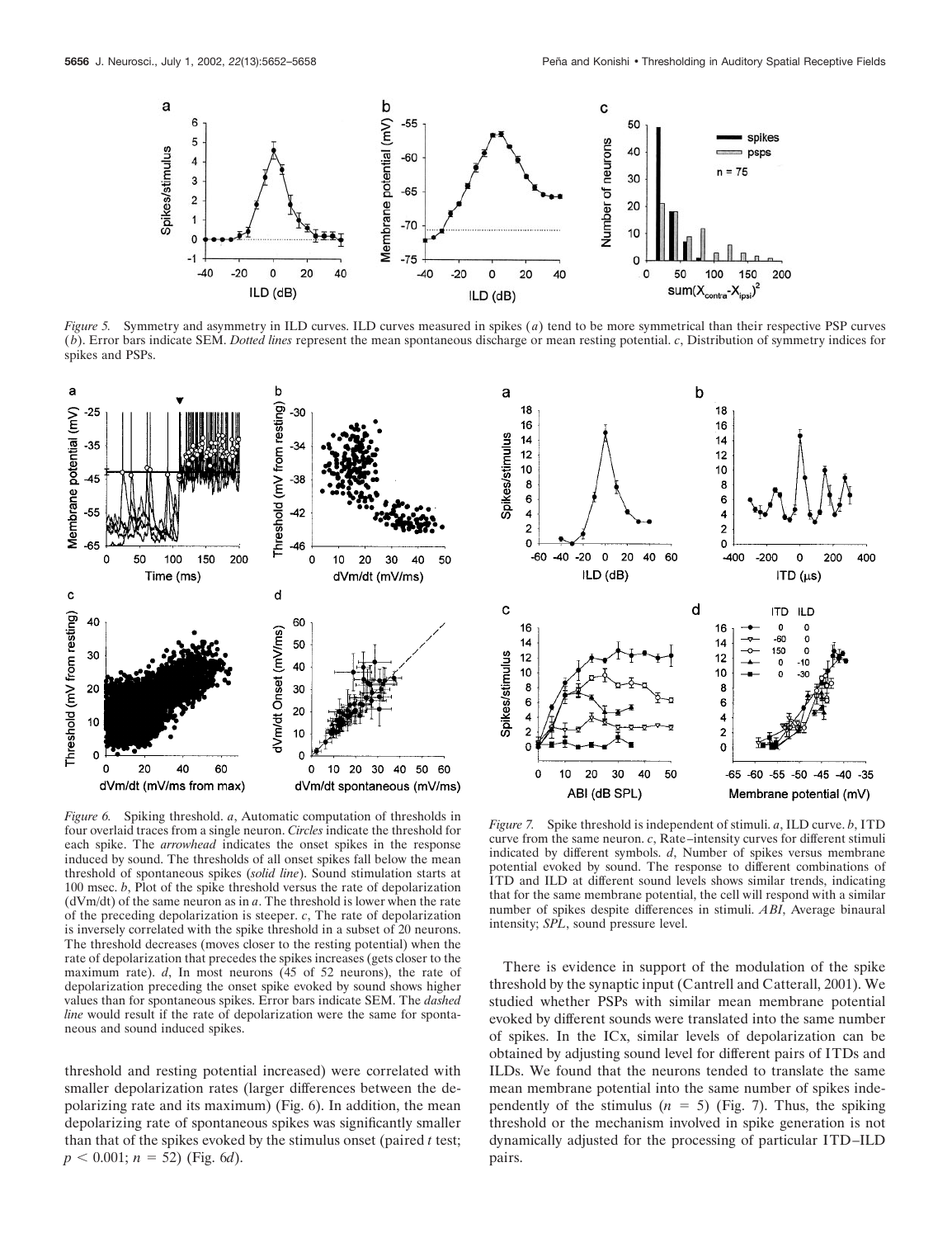#### **DISCUSSION**

### **Excitatory center and inhibitory surround organization**

Using the methods of free-field stimulus presentation and extracellular recording, Knudsen and Konishi (1978b) found that the receptive field of a space-specific neuron consisted of an excitatory center and an inhibitory surround. To study the extent of the inhibitory surround, they placed one speaker in the excitatory center and moved a second speaker around it. Our intracellular data were consistent with the results of the free-field study except for the properties of inhibitory surrounds. The free-field study reported that inhibition was stronger in the immediate vicinity of the excitatory center than in areas farther out. This phenomenon is attributable to the large hyperpolarization flanking the main ITD peak. The gradual loss of inhibitory strength with distance from the main ITD peak is attributable to the depolarization corresponding to the first side peaks. The free-field study did not find a similar gradient of inhibition in elevation, although stimuli coming from below or above the excitatory center reduced spike rates. This contrast is partly because the elevational dimension of receptive fields is longer than the azimuthal, and because the slopes of the ILD peak taper off less steeply than those of the ITD. The present study shows that inhibitory hyperpolarizations increase instead of decrease as ILD departs from its best value.

The inhibitory surrounds as mapped by the free-field methods were large, usually covering the entire frontal field  $(+60^{\circ}$  to  $-90^{\circ}$ in elevation  $\pm 60^{\circ}$  in azimuth) and sometimes extending to the back of the head. These findings are consistent with the intracellular findings; both ITD and ILD values that departed far from their best values induced either hyperpolarizations or subthreshold depolarizations. All space-specific neurons in the present study produced either hyperpolarizations or subthreshold responses to broadband monaural stimuli, which are large ILD outside the normal range of this cue. These findings indicate that the inhibitory surrounds of space-specific neurons, as studied with broadband signals, have no outer boundaries. This property may be unique to receptive fields created by computation. Even the influence of stimuli located well outside the classical receptive field in the visual cortex is spatially limited (Allman et al., 1985).

# **Input–output transformations**

The nature of input–output transformations can be inferred from the anatomical connections and physiological differences between the recorded neuron and its afferents. In addition, the relationships between PSPs and the stimuli that induced them reveal the nature of the input to the recorded neuron. The generation of spikes constitutes the final stage of input–output conversion. The results presented above show that large and important changes occur in the stimulus-response relationships across space-specific neurons.

ICx, where space-specific neurons reside, receives input from the ipsilateral lateral shell of the central nucleus of the ICx (LS). The subthreshold responses of space-specific neurons reflect both the properties of LS neurons and the relationships between the LS and the ICx. Frequency tuning is narrower, and the difference between the main ITD and side peaks is smaller in the LS than in the ICx (Gold and Knudsen, 2000). LS neurons tuned to different frequencies converge on single ICx neurons (Wagner et al., 1987). This frequency convergence partly contributes to the increase in the relative amplitude of the main ITD peak over the side peaks in ICx neurons (Takahashi and Konishi, 1986; Peña and Konishi, 2000). Although the resolution of phase ambiguity

requires frequency convergence, it is thresholding that enhances the dominance of the main ITD peak.

LS neurons are sensitive to ITD and ILD, but their ILD curves may show varying degrees of asymmetry, including sensitivity to large ILDs and monaural stimuli (Adolphs, 1993). Consistent with this broad ILD tuning is the fact that ILD selectivity does not vary systematically in the LS, in contrast to the ICx, where it shows ordered shifts in the axis orthogonal to the ITD coordinate (Brainard and Knudsen, 1993). Approximately one-half of the space-specific neurons we examined had asymmetrical ILD curves in their subthreshold responses. Although this asymmetry may be relevant for the sensitivity of some space-specific neurons to the direction of stimulus movement, the output of these same neurons showed little asymmetry in their ILD response to motionless spatial cues. In summary, thresholding plays a crucial role in the formation of major properties of space-specific neurons, including their sharp ITD and ILD tuning, large difference between the main and side ITD peaks, and exclusively binaural responses.

Thresholding may also be involved in the changes in ITD and ILD tuning during stimulation. Spike rate ITD and ILD curves sharpen with time during stimulation (Wagner, 1990). This phenomenon may originate in the process of conversion from membrane potentials to spikes. The fast depolarization rate at the beginning of the response more easily triggers spikes, broadening the tuning to ITD and ILD at the response onset. The tuning then increases as the spike threshold rises after the stimulus onset. The mechanisms involved may be the inactivation of  $Na<sup>+</sup>$  channels by the sustained depolarization and the lower depolarization rates that precede the spikes. Although the spike thresholds we measured and depolarization rates are correlated, the available data cannot completely rule out the possibility that recorded and actual spike thresholds are different and dissociated. We assume that we are recording at or near the neuronal soma, but we cannot exactly determine the electrode location relative to the spikeinitiating site and how the changes in membrane potential in both compartments are interrelated.

What regulates the spiking threshold *in vivo* is not well understood. Synaptic inputs may influence the spiking threshold by modulation of voltage-gated  $Na<sup>+</sup>$  channels (Cantrell and Catterall, 2001). In the owl's space-specific neurons, the spiking threshold changes with firing rate and interspike interval. However, these variations are not correlated with the processing of particular stimulus properties, because similar levels of depolarization evoke similar numbers of spikes independently of what ITDs and ILDs are involved. The spike threshold is also affected by the rate of depolarization of the membrane potential in visual cortex neurons, allowing the system to detect synchronous synaptic inputs (Azouz and Gray, 2000). The steeper onset of the EPSPs generated by acoustic signals triggers spikes more effectively than spontaneous EPSPs. This change in the shape of PSPs may represent a switch that allows the system to operate in a spontaneous or an evoked mode with different sensitivity.

The response of space-specific neurons represents the results of all computations that take place in the parallel and hierarchically organized pathways leading to the ICx. Major steps such as the detection and mapping of ITDs and ILDs occur in lower-order stations (Manley et al., 1988; Carr and Konishi, 1990; Takahashi and Keller, 1992; Adolphs, 1993; Mogdans and Knudsen, 1994; Peña et al., 2001). However, the results of these processes are insufficient for encoding auditory space, because they contain ambiguities such as the inability to discriminate between an ITD